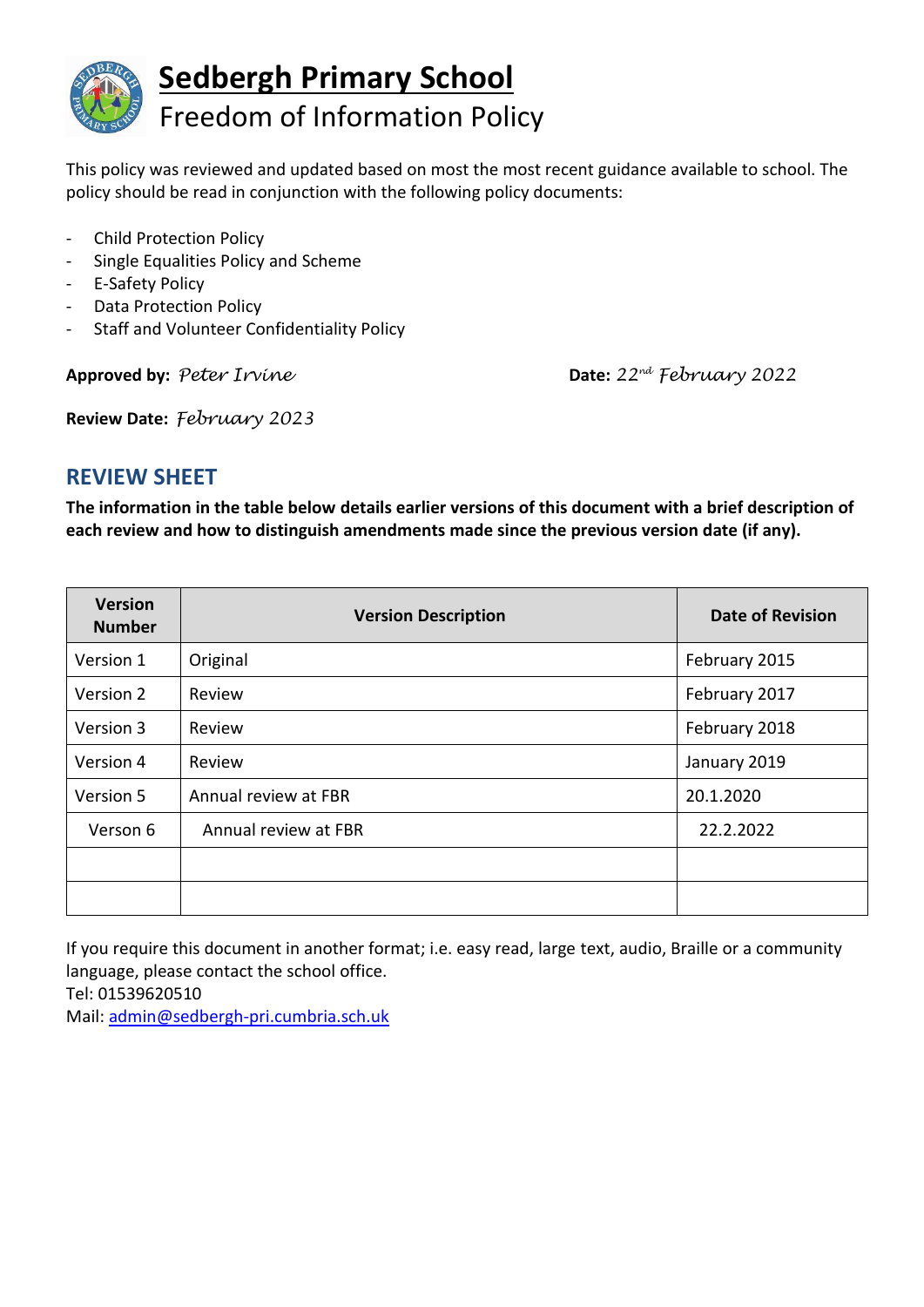| <b>Freedom of Information Policy Sedbergh Primary School</b>                                                                                                                                                                    |                                            |                |  |  |
|---------------------------------------------------------------------------------------------------------------------------------------------------------------------------------------------------------------------------------|--------------------------------------------|----------------|--|--|
| Information to be published                                                                                                                                                                                                     | How the information can be<br>obtained     | Cost           |  |  |
| Class 1 - Who we are and what we do<br>Organisational information, structures, locations and contacts<br>This will be current information only                                                                                  | Hard copy / available on school<br>website | Printing costs |  |  |
| Who's who in the school                                                                                                                                                                                                         | School website                             | Free           |  |  |
| Who's who on the governing body and the basis of their<br>appointment                                                                                                                                                           | School website                             | Free           |  |  |
| <b>Instrument of Government</b>                                                                                                                                                                                                 | School                                     | Printing costs |  |  |
| Contact details for the Headteacher and for the governing body                                                                                                                                                                  | School website                             | Free           |  |  |
| Staffing structure                                                                                                                                                                                                              | Hard copy                                  | Free           |  |  |
| School session times and term dates                                                                                                                                                                                             | School website/app                         | Free           |  |  |
| Class 2 - What we spend and how we spend it<br>Financial information relating to projected and actual income<br>and expenditure, procurement, contracts and financial audit<br>Current and previous financial year as a minimum | Hard copy / available on school<br>website | Printing costs |  |  |
| Annual budget plan and financial statements                                                                                                                                                                                     | Hard copy                                  | Printing costs |  |  |
| Capitalised funding                                                                                                                                                                                                             | Hard copy                                  | Printing costs |  |  |
| <b>Additional funding</b>                                                                                                                                                                                                       | Hard copy                                  | Printing costs |  |  |
| Procurement and projects                                                                                                                                                                                                        | Hard copy                                  | Printing costs |  |  |
| Pay policy                                                                                                                                                                                                                      | Hard copy                                  | Printing costs |  |  |
| Staffing and grading structure                                                                                                                                                                                                  | Hard copy                                  | Printing costs |  |  |
| Governor allowances                                                                                                                                                                                                             | Hard copy                                  | Printing costs |  |  |
| Class 3 - What our priorities are and how we are doing<br>Strategies, plans, performance indicators, audits, inspections and<br>reviews. Current information as a minimum                                                       | Hard copy / available on school<br>website | Printing costs |  |  |
| The latest Ofsted report                                                                                                                                                                                                        |                                            |                |  |  |
| - Summary                                                                                                                                                                                                                       | School website                             |                |  |  |
| - Full report                                                                                                                                                                                                                   | School website                             |                |  |  |
| - Dashboard data                                                                                                                                                                                                                | School website                             |                |  |  |
| Performance management policy and procedures adopted by the                                                                                                                                                                     | Hard copy/CCC website                      |                |  |  |
| governing body                                                                                                                                                                                                                  |                                            |                |  |  |
| Class 4 - How we make decisions<br>Decision making processes and records of decisions<br>Current and previous three years as a minimum                                                                                          | Hard copy                                  | Printing costs |  |  |
| Admissions policy/decisions (not individual admission decisions)                                                                                                                                                                | Hard copy / available on school<br>website | Printing costs |  |  |
| Agendas of meetings of the governing body and its committees                                                                                                                                                                    | Hard copy / available on school<br>website | Printing costs |  |  |
| Minutes of meetings (as above) - NB this will exclude                                                                                                                                                                           | Hard copy / available on school            | Printing costs |  |  |
| information deemed confidential to the meeting                                                                                                                                                                                  | website                                    |                |  |  |
| Class 5 - Our policies and procedures                                                                                                                                                                                           | Hard copy / available on school            | Printing costs |  |  |
| Current written protocols, policies, and procedures for delivering<br>our services and responsibilities. Current information only                                                                                               | website                                    |                |  |  |
| School policies including:                                                                                                                                                                                                      |                                            | Printing costs |  |  |
| Charging and remissions policy<br>$\bullet$                                                                                                                                                                                     |                                            |                |  |  |
| Health and Safety                                                                                                                                                                                                               | Hard copy / available on school            |                |  |  |
| Complaints procedure                                                                                                                                                                                                            | website                                    |                |  |  |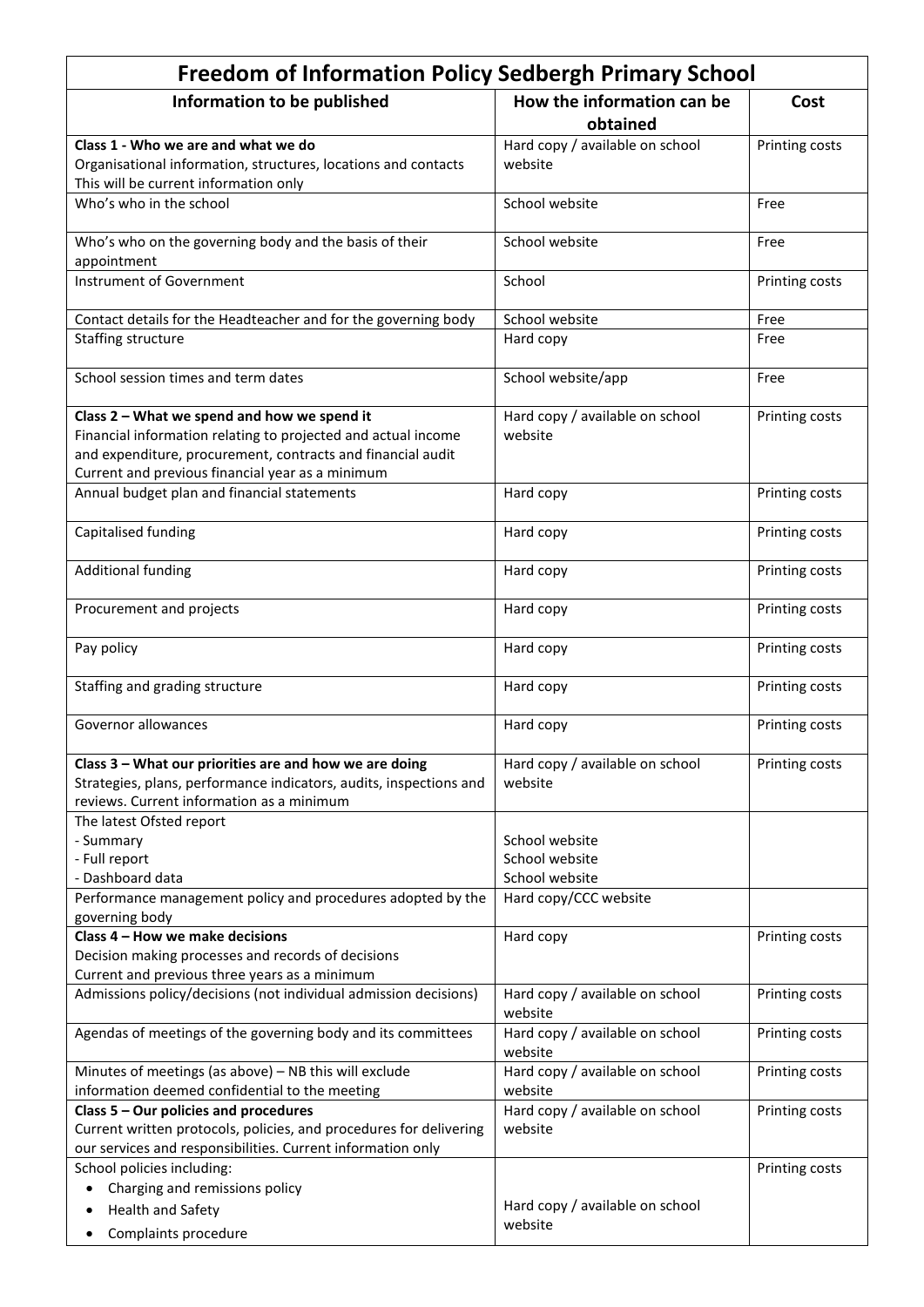| Staff conduct policy                                                                          |                                                                   |                |
|-----------------------------------------------------------------------------------------------|-------------------------------------------------------------------|----------------|
| Discipline and grievance policies                                                             |                                                                   |                |
| Equality policy                                                                               |                                                                   |                |
| Staff recruitment policies                                                                    |                                                                   |                |
| Pupil and curriculum policies, including:                                                     | Hard copy / available on school                                   | Printing costs |
| Home-school Agreement                                                                         | website                                                           |                |
| Curriculum                                                                                    |                                                                   |                |
| Relationship and Sex Education                                                                |                                                                   |                |
| <b>Special Educational Needs</b>                                                              |                                                                   |                |
| <b>Accessibility Plan</b>                                                                     |                                                                   |                |
| Single Equalities Policy                                                                      |                                                                   |                |
| Behaviour (including Anti-Bullying) Policy<br>٠                                               |                                                                   |                |
| Records management and personal data policies, including:                                     | Hard copy                                                         | Printing costs |
| Information security policies                                                                 |                                                                   |                |
| Records retention destruction and archive policies<br>$\bullet$                               |                                                                   |                |
| Data protection (including Privacy Notices)                                                   |                                                                   |                |
| Class 6 - Lists and Registers                                                                 | Hard copy some information may                                    | Printing costs |
| Currently maintained lists and registers only                                                 | only be available by inspection                                   |                |
| Curriculum circulars and statutory instruments                                                | Hard copy some information may                                    | Printing costs |
|                                                                                               | only be available by inspection                                   |                |
| Disclosure logs                                                                               | Hard copy some information may                                    | Printing costs |
| Asset register                                                                                | only be available by inspection<br>Hard copy some information may | Printing costs |
|                                                                                               | only be available by inspection                                   |                |
| Any information the school is currently legally required to hold in                           | Hard copy some information may                                    | Printing costs |
| publicly                                                                                      | only be available by inspection                                   |                |
| Class $7$ – The services we offer                                                             | Hard copy or available on school                                  | Printing costs |
| Information about the services we offer, including leaflets,                                  | website                                                           |                |
| guidance, and newsletters produced for the public and<br>businesses. Current information only |                                                                   |                |
| Extra-curricular activities                                                                   | Hard copy or available on school                                  | Printing costs |
|                                                                                               | website                                                           |                |
| Out of school clubs                                                                           | Hard copy or available on school                                  | Printing costs |
|                                                                                               | website                                                           |                |
| School publications                                                                           | Hard copy or available on school                                  | Printing costs |
|                                                                                               | website                                                           |                |
| Services for which the school is entitled to recover a fee,                                   | Hard copy or available on school                                  | Printing costs |
| together with those fees<br>Leaflets books and newsletters                                    | website<br>Hard copy or available on school                       | Printing costs |
|                                                                                               | website                                                           |                |
| <b>Additional Information</b>                                                                 |                                                                   |                |
| This will provide schools with the opportunity to publish                                     |                                                                   |                |
| information that is not itemised in the lists above                                           |                                                                   |                |